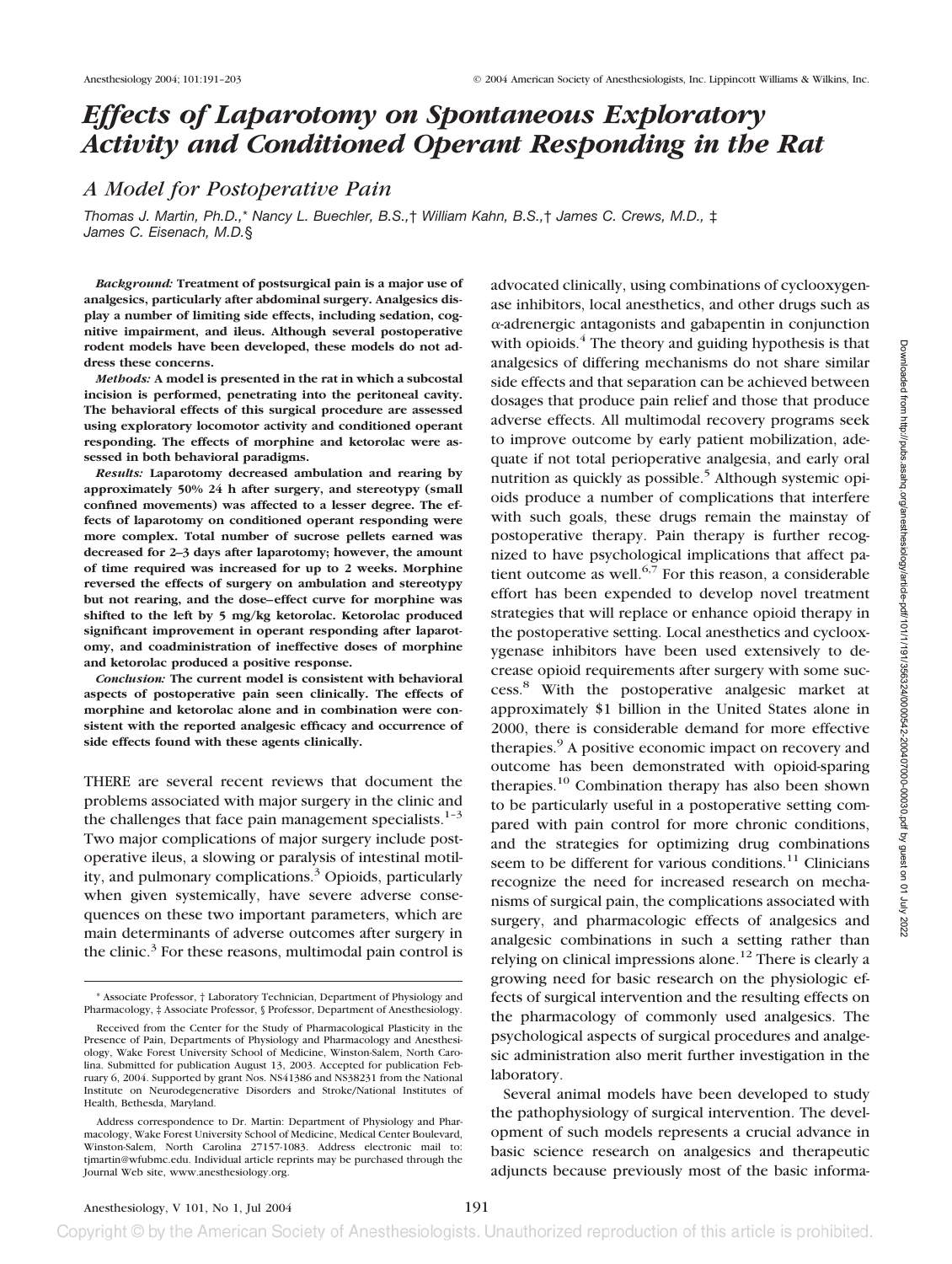tion on these agents was generated using normal laboratory animals. As documented above, a number of physiologic changes occur in a surgical setting, and it is important to investigate potential novel therapies in animal models that more closely mimic the clinical population. A paw incision model first described by Brennan *et al.*<sup>13</sup> (1996) has been studied extensively. This model involves performing an incision on the plantar surface of one hind paw and manipulating the underlying tendons, musculature, and fascia, thereby producing a hypersensitivity to mechanical and thermal stimuli. A number of analgesics have been studied in the paw incision model, and mechanisms by which surgical incisions induce hypersensitivity to external stimuli have been elucidated.<sup>14</sup> A comprehensive review of the pharmacology and physiology is beyond the scope of this review; however, basic mechanisms have been elucidated using this model. Nonsteroidal antiinflammatory drugs, such as flunixin, reverse the mechanical hypersensitivity using this procedure, as does buprenorphine.<sup>15</sup> However, discontinued administration of buprenorphine produced a rebound hypersensitivity. Intrathecal administration of a prostaglandin EP1 receptor antagonist reversed the mechanical but not the thermal hypersensitivity in this model.<sup>16</sup> Inhibition of cyclooxygenase 2 (COX-2) spinally potentiates the effects of morphine in reversing the mechanical hypersensitivity resulting from paw incision.<sup>17</sup> Administration of local anesthetics or opioids at the time of surgery does not produce analgesia beyond the expected duration of action of these compounds; however, administration of ketoprofen seems to have some preemptive analgesic effect.<sup>18,19</sup> There is an increase in the firing of wide-dynamic-range and highthreshold neurons in the dorsal horn of the spinal cord after paw incision.<sup>20</sup>  $\alpha_2$ -Adrenergic antagonists are active in this model, as are gabapentin and natural killer 1 antagonists. $2^{1-24}$  The effect of intrathecal clonidine in this model is mediated by both muscarinic and nicotinic cholinergic mechanisms.25 There is some discrepancy regarding the ability of COX-2 inhibitors to reverse the mechanical hypersensitivity after paw incision.<sup>24,26,27</sup> Cyclooxygenase 1 (COX-1; SC-560)– but not COX-2 (NS-398)–selective agents reversed the hypersensitivity when given intrathecally, and the surgical procedure increases COX-1 expression in the ipsilateral dorsal horn with a time course correlated with the mechanical hypersensitivity.26 Amino acid release is increased in the cord after this procedure, and non-*N*-methyl-D-aspartate antagonists attenuate the behavioral effects.<sup>14,28,29</sup> The availability of this model has clearly increased the basic knowledge of mechanisms mediating incisional pain related to orthopedic procedures and has led to an increase into the investigation of surgical manipulations on physiology and pharmacology in such a setting.

It is likely that other mechanisms are involved in other types of surgical procedures, particularly those that pro-

duce postoperative ileus and respiratory complications. Other investigators have studied the effects of abdominal incision (laparotomy) in rats on spontaneous descriptive behaviors, locomotion, immune function, or postoperative ileus. $30-34$  Abnormal posturing and referred mechanical allodynia has also been observed after ovariohysterectomy in rats.<sup>35</sup> Analgesia has also been assessed in rats after implantation of artificial ureteric stone using nocifensive types of behavior and reduction in vocalization threshold to electrical stimulation of the left oblique muscle as the endpoints. $36$  These studies have largely focused on nocifensive behavioral responses to surgery in the immediate postoperative period, immunologic changes resulting from tissue injury, pharmacologic treatments, and spontaneous behaviors.

The ability of abdominal incision to induce postoperative ileus in rats has been studied as well. $37$  These investigators found that COX-2 inhibitors were more efficacious in reducing postoperative ileus after incision of the skin and musculature in the area of the peritoneal cavity in rats; however, COX-1 inhibitors were more efficacious after a similar procedure with vigorous manipulation of the intestines. Nonselective cyclooxygenase inhibitors were more effective than any of the selective compounds alone. This suggests that COX-2 may be primarily involved in mediating incisional pain but that COX-1 may have the primary role in mediating postoperative ileus after manipulation of the gut. The extent of postoperative ileus was greater when the intestines were manipulated compared with incision alone, consistent with the clinical observations summarized above. To date, there has been no documentation in the literature of effects of similar procedures on assessment of the effects of surgery or analgesic treatment on cognitive function and food-seeking behavior. As outlined above, these effects of surgery and the complications of pharmacotherapies that worsen these symptoms are major points of emphasis for improving postoperative outcomes, such as mobility and early oral nutrition after surgery.

To more completely assess the complex clinical manifestations of postoperative pain, we developed a model in which exploratory locomotor behavior and conditioned operant responding is assessed in rats after a subcostal laparotomy and manipulation of the underlying viscera. This type of incision was selected because abdominal wounds are particularly painful and result in postoperative ileus that may affect food-seeking behavior in addition to spontaneous locomotion. The two behavioral paradigms used in our model were designed to assess fundamentally different behaviors. The locomotor studies measure spontaneous, instinctive behaviors of rodents that are largely motivated by exploration of a novel environment for means of escape. The operant conditioning paradigm measures conditioned reinforcement that maintains a high rate of behavior in rats and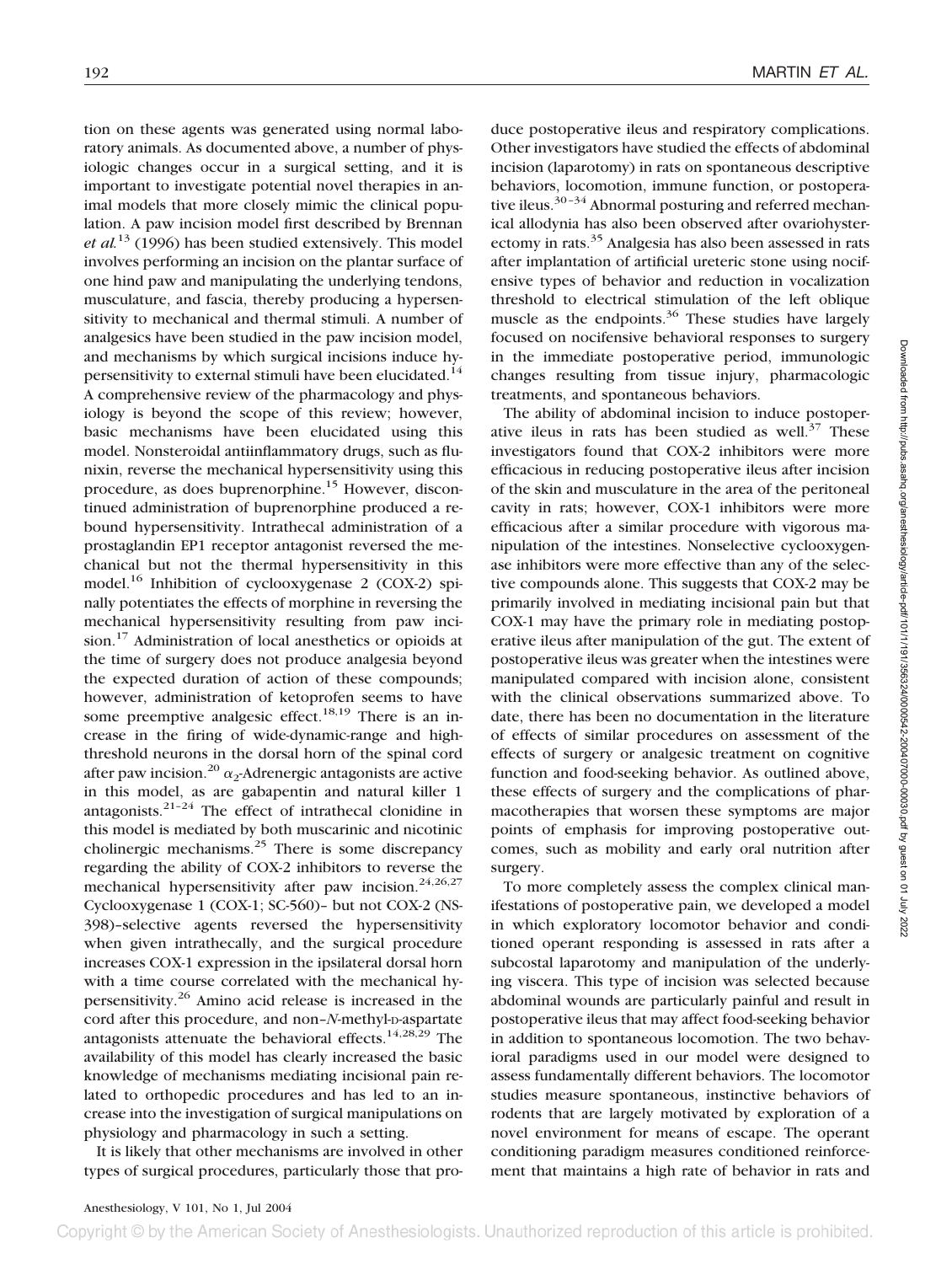requires intact cognitive function as well as appetitive motivation, complex coordination of musculature, and stamina. The model is presented both as a means to address pharmacologic issues related to the treatment of postoperative pain and to understand the pathophysiology of surgical intervention and its behavioral consequences in the whole animal. We believe that a comprehensive approach will be beneficial in obtaining relevant basic science information that can be translated into improved clinical practice.

## **Materials and Methods**

#### *Subjects*

Male Fisher 344 rats (Charles River Laboratories, Raleigh, NC;  $n = 429$ ) were used for these studies. Animals were kept on a reversed light:dark cycle (dark 5:00 to 17:00) in a temperature- and humidity-controlled vivarium. Rats used for locomotion studies were given ad lib access to food and water except during experimental sessions. Rats used for operant conditioning studies were kept at 85% of their free-feeding weight and were given ad lib access to water except during experimental sessions. All experiments were conducted during the dark phase of the light:dark cycle. All procedures were conducted according to the *Guide for the Care and Use* of Laboratory Animals<sup>38</sup> as adopted and promulgated by the National Institutes of Health and were approved by the Institutional Animal Care and Use Committee of Wake Forest University Health Sciences Center (Winston-Salem, North Carolina).

#### *Surgical Procedure*

After induction of anesthesia with 50 mg/kg sodium pentobarbital (Nembutal®; Abbott Laboratories, Chicago, IL) and 10 mg/kg atropine methyl nitrate given intraperitoneally, animals were shaved on the left lower quadrant of the abdomen. A diagonal 3-cm incision was placed 0.5 cm below and parallel to the lowest rib on the left side, penetrating into the peritoneal cavity. The viscera and musculature were vigorously manipulated by inserting 5 cm of the index finger into the peritoneal cavity and stretching the musculature. Approximately 10 cm of the small intestine was exteriorized and vigorously manipulated between the thumb and forefinger. The intestine was then placed inside the peritoneal cavity, and the wound was sutured in three layers consisting of the peritoneal lining, abdominal muscles, and skin using 4.0 chromic gut. Exterior wounds were dressed with antibiotic powder (Polysporin®; Glaxo-Wellcome, Research Triangle Park, NC), and animals were given 75,000 U penicillin G procaine (Butler Veterinary Supply, Columbus, OH) intramuscularly. Sham-treated animals were anesthetized, shaved, and given penicillin G procaine.

#### *Measurement of Spontaneous Locomotion*

Exploratory behavior was assessed beginning 24 h after laparotomy using commercially available equipment and software (Med Associates Inc., St. Albans, VT). Activity chambers consisted of acrylic enclosures measuring  $42.5 \times 42.5$  cm that were 37.5 cm tall with an open top. Duplicate banks of 16 infrared transmitters spaced 2.5 cm apart were placed in both the X and Y directions, 2.5 cm above the floor surface, with aligned infrared detectors on the opposing sides of the chamber. A third bank of infrared transmitters and detectors was located in the X direction, 7 cm above the floor surface such that the rats used for these studies were required to rear on their hind limbs to interrupt these beams. Each activity chamber was housed within a light- and sound-attenuating enclosure. In one group of animals, sessions were conducted daily for 1 h on days 1, 2, 3, 4, and 7 after surgery. In two other groups, sessions were conducted only on days 2 or 3 after surgery. Measures collected included total distance traveled, total beam breaks in both the X and Y direction (ambulatory counts), repeated beam breaks within 3 cm of the animal in the absence of locomotion (stereotypy), total beam breaks in the upper X direction (rearing), time spent in ambulation, and time spent in stereotypy. All measures were collected in 6-min bins throughout the session as well as summed for the entirety of the session.

#### *Measurement of Sucrose-maintained Responding*

Lever presses were engendered and maintained by presentation of standard 45-mg sucrose pellets (Research Diets Inc., New Brunswick, NJ). Commercially available operant equipment was used consisting of an operant chamber containing a lever located 5 cm above a grid bar floor, a stimulus lamp located 2 cm above the lever, a house light located outside of the operant chamber, a pellet receptacle, a magazine-type pellet dispenser, and a tone generator (Med Associates Inc.). Each operant chamber was placed within a sound- and light-attenuating enclosure containing a ventilation fan. Initially, each lever press resulted in delivery of a sucrose pellet (fixed ratio 1 schedule) and the number of lever presses required to earn a pellet was gradually increased to a terminal value of 10 (fixed ratio 10 schedule) across several experimental sessions. Illumination of the stimulus light above the lever indicated pellet availability, and a time-out period of 5 s followed the delivery of each pellet during which the tone was activated, the stimulus light above the lever was turned off, and lever presses had no programmed consequences. Animals were allowed to earn a maximum of 200 pellets during each session, and sessions were limited to a maximum of 1 h in duration. The number of pellets delivered, the total time elapsed between the beginning of the session and the delivery of the last pellet, and the time elapsed between the delivery of each individual pellet (interre-

## Anesthesiology, V 101, No 1, Jul 2004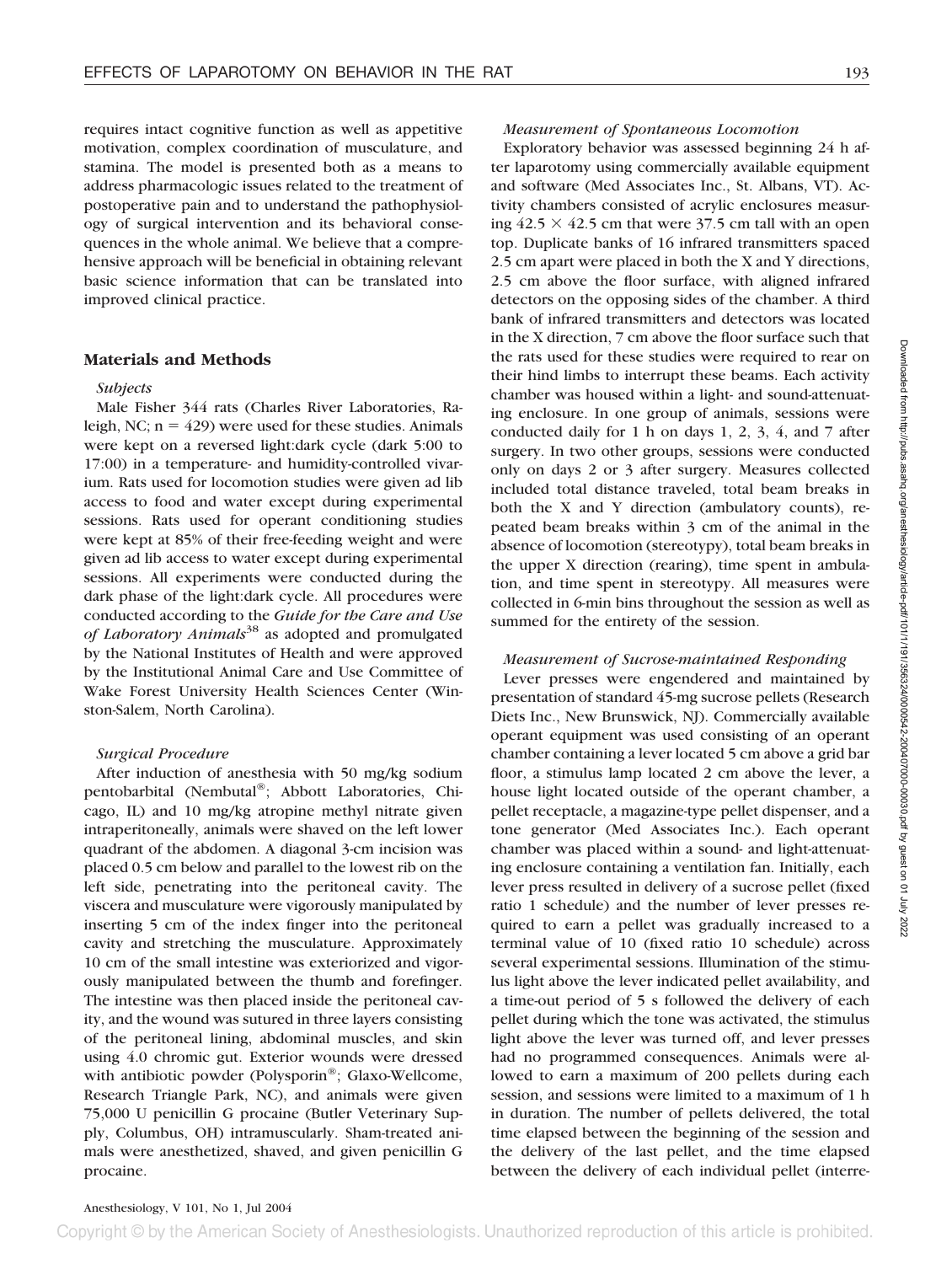inforcement interval [IRI]) were recorded for each session. Sessions were conducted on weekdays only.

After stable responding was obtained, laparotomy or sham surgery was performed as described above. Stable responding was defined as five consecutive sessions during which the total number of pellets earned and the time elapsed between the beginning of the session and the delivery of the last pellet did not vary by more than 10% of the mean. Behavioral sessions were not conducted on the day of the surgery but began daily on weekdays starting 24 h after either laparotomy or sham treatment.

#### *Administration of Morphine and Ketorolac*

Morphine sulfate (National Institute on Drug Abuse drug supply program; National Institutes of Health, Bethesda, MD) or ketorolac (Sigma Chemical, St. Louis, MO) were administered intraperitoneally in 0.9% NaCl (pH 7.4) in a volume of 1 ml/kg 10 min before assessment of locomotor activity or sucrose-maintained responding beginning 24 h after laparotomy or sham surgery. All doses are given in terms of the free base of the drug.

#### *Data Analysis*

Exploratory behavioral data were analyzed using a twoway analysis of variance (ANOVA) with surgical treatment (incision or sham) and postoperative day as the independent variables and ambulation, stereotypy, or rearing as the dependent measures. Data from the operant conditioning paradigm were analyzed using a twoway ANOVA with the same independent variables and using the number of sucrose pellets earned and the time required from the start of the session to earn the last sucrose pellet as the dependent measures. IRIs were converted to a frequency distribution using Microsoft Excel (Microsoft Inc., Redmond, WA) and were analyzed by ANOVA similarly as for the other two variables for this paradigm. *Post hoc* analyses were performed using the Dunnett *t* test for multiple comparisons to a control with postoperative day 1 serving as the control day for measuring effects on exploratory activity over time and baseline data used as control for measuring effects on conditioned sucrose reinforcement over time. Morphine and ketorolac data were analyzed using a three-way ANOVA with surgical treatment, morphine dose, and ketorolac coadministration serving as the independent variables and the other measures listed above for the spontaneous locomotor studies serving as the dependent measures. For sucrose reinforcement studies, morphine and ketorolac data were analyzed using a two-way ANOVA with surgical treatment and dose of either morphine or ketorolac serving as the independent variables and the other measures listed above serving as the dependent measures.  $P \leq 0.05$  was considered statistically significant.



**Fig. 1. Effects of laparotomy on ambulatory activity. Ambulatory counts were determined after sham surgery (***open bars***) or laparotomy (***dark bars***) (mean SEM) either in the same groups of animals each day after surgery (***A***) or in separate groups of animals that were exposed to the chamber only once on the indicated postoperative day (***B***). \* Significantly different** from sham,  $P \leq 0.05$ .

#### **Results**

#### *Effects of Laparotomy on Exploratory Locomotor Activity*

**Ambulation.** *Ambulation* was defined as movements consisting of 3 cm or greater. Laparotomy significantly decreased ambulation compared with sham-treated animals ( $F_{1,23} = 8.86$ ,  $P = 0.0036$ ), and this effect was dependent on the time elapsed after laparotomy ( $F_{4,23}$  = 8.03,  $P \le 0.0001$ ) (fig. 1A). Ambulation was decreased 24 h after laparotomy by 50.6  $\pm$  7% relative to that observed in sham-treated animals. Evaluating the time course of these effects was confounded by adaptation to the environment that occurred in the sham-treated subjects; however, there was a trend toward an interaction between surgical treatment and time after surgery for the effects on ambulatory activity ( $F_{1,23} = 2.3$ ,  $P =$ 0.063). The ambulatory activity of the incision group was not significantly different from day 1 for days 2, 3, and 4 but was significantly increased on day 7 after the incision. Adaptation to the environment occurred in the sham-treated animals, however, demonstrated by a decrease in exploratory activity on days 2, 3, and 4 relative to days 1 or 7 in these animals. Therefore, ambulatory behavior was significantly different between sham and incision groups only on day 1 after the procedure.

The time course of the effect of laparotomy on ambulation was also compared in separate groups of animals that were exposed to the locomotor chamber only on postoperative day 1, 2, or 3 (fig. 1B). With these data,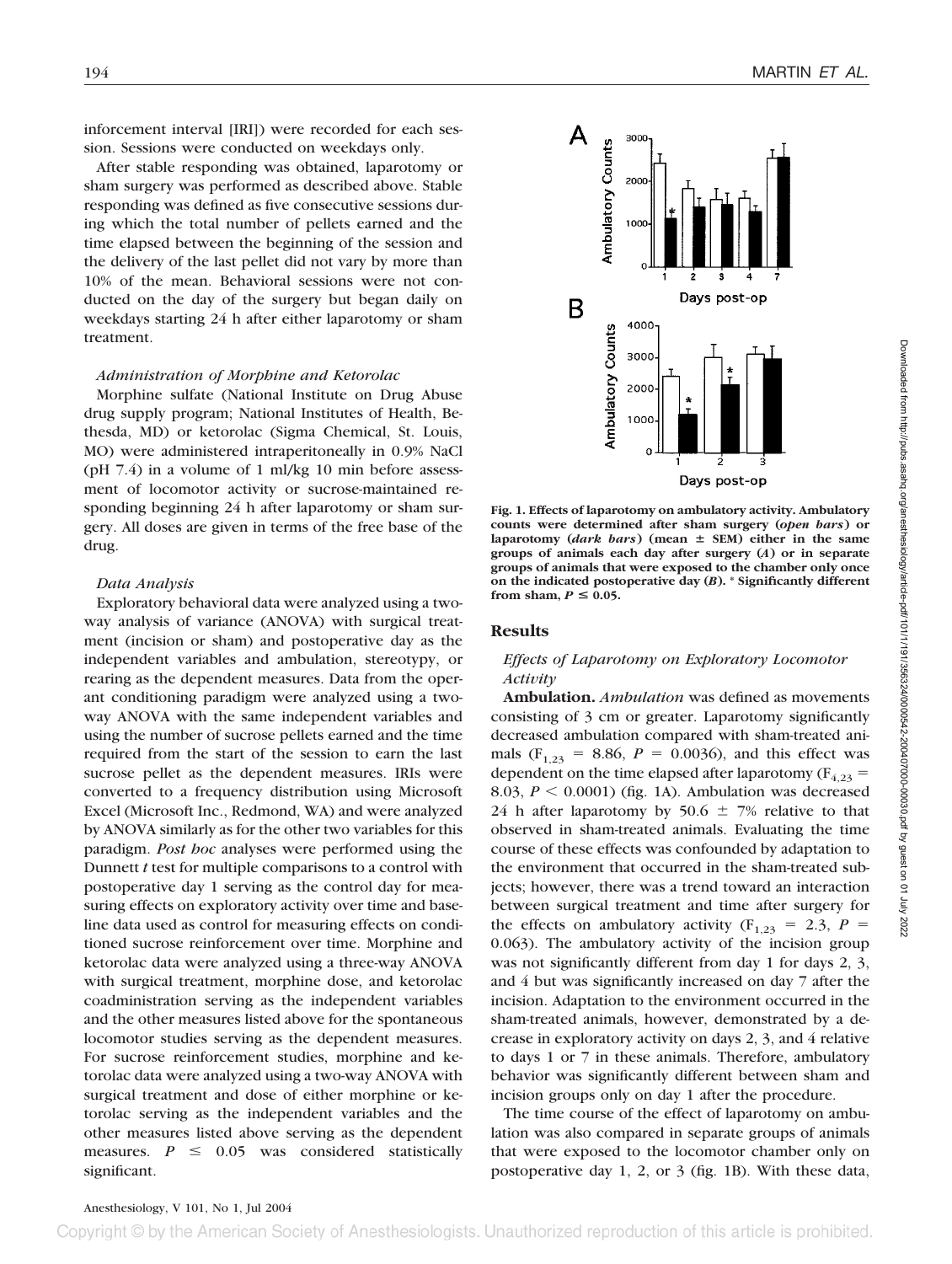

**Fig. 2. Effects of laparotomy on stereotypy. Stereotypic counts were determined after sham surgery (***open bars***) or laparotomy (***dark bars***) (mean SEM) either in the same groups of animals each day after surgery (***A***) or in separate groups of animals that were exposed to the chamber only once on the indicated postoperative day (***B***). \* Significantly different from sham,**  $P \le 0.05$ **.** 

laparotomy likewise significantly decreased ambulatory activity compared with sham treatment ( $F_{1,66} = 10.1$ ,  $P = 0.002$ , and the effect was dependent on the time elapsed after surgery ( $F_{2,66} = 9.04$ ,  $P = 0.003$ ). The ambulatory activity was not significantly different between the sham groups on postoperative day 1, 2, or 3, indicating that the decrease in behavior observed in figure 1A was likely due to adaptation to the environment. Laparotomy had a significant effect on ambulation for 2 days when comparisons were made between these groups.

**Stereotypic Behavior.** *Stereotypic behavior* was defined as movements that consisted of less than 3 cm in length and usually reflected small head movements and grooming. These movements therefore required less movement of the abdomen and the area of the incision. This behavior was significantly affected by the laparotomy compared with sham treatment ( $F_{1,23} = 7.8$ ,  $P =$ 0.006), and this effect was dependent on the time elapsed after surgery ( $F_{4,23} = 6.7$ ,  $P < 0.0001$ ) (fig. 2A). As with ambulation, adaptation to the environment occurred to a greater degree after sham treatment than in the incision group. There was a trend toward an interaction between surgical treatment and time after surgery  $(F_{1,23} = 2.11, P = 0.084)$  similar to that observed with ambulation. This type of behavior was altered to a lesser extent after surgery than ambulation, being decreased by  $30.8 \pm 5\%$  relative to sham-treated animals. As with ambulation, sham-treated animals displayed an adaptation to the locomotor chamber resulting in less move-

ment during days 2, 3, and 4 after sham-treatment compared with postoperative day 1 or 7. This type of behavior recovered with a time course similar to that of ambulation after the laparotomy.

As with ambulation, stereotypic behavior was similar across postoperative days when separate groups of animals were used to determine the time course of the effects of surgery (fig. 2B). Laparotomy significantly decreased stereotypic behavior ( $F_{1,66} = 4.8$ ,  $P = 0.03$ ) and was significantly influenced by postoperative day  $(F_{2,66} = 8.8, P = 0.004)$ . As with ambulatory activity, exposing animals to the environment only once produced similar stereotypic counts across postoperative days in sham-treated subjects. There was only a difference between the laparotomy and sham surgery groups on postoperative day 1.

**Rearing.** Vertical counts, or rearing, were decreased by  $47.1 \pm 7\%$  after laparotomy relative to that observed in sham-treated subjects (fig. 3A). There was a significant main effect of surgical treatment on rearing  $(F_{1,23})$ 10.9,  $P = 0.0003$ ), and this effect was dependent on the time after treatment ( $F_{4,23} = 14.9, P \le 0.0001$ ). There was a significant interaction between surgical treatment and postoperative day ( $F_{1,23} = 3.05$ ,  $P = 0.02$ ), and the sham-treated animals displayed an adaptation to the environment across days as was found for the other behavioral measures. Rearing was significantly different between the incision and sham-treated groups on both postoperative days 1 and 2. The number of rearing counts in the laparotomy group was not significantly



**Fig. 3. Effects of laparotomy on rearing. Vertical counts were determined after sham surgery (***open bars***) or laparotomy (***dark bars***) (mean SEM) either in the same groups of animals each day after surgery (***A***) or in separate groups of animals that were exposed to the chamber only once on the indicated postop**erative day (*B*). \* Significantly different from sham,  $P \le 0.05$ .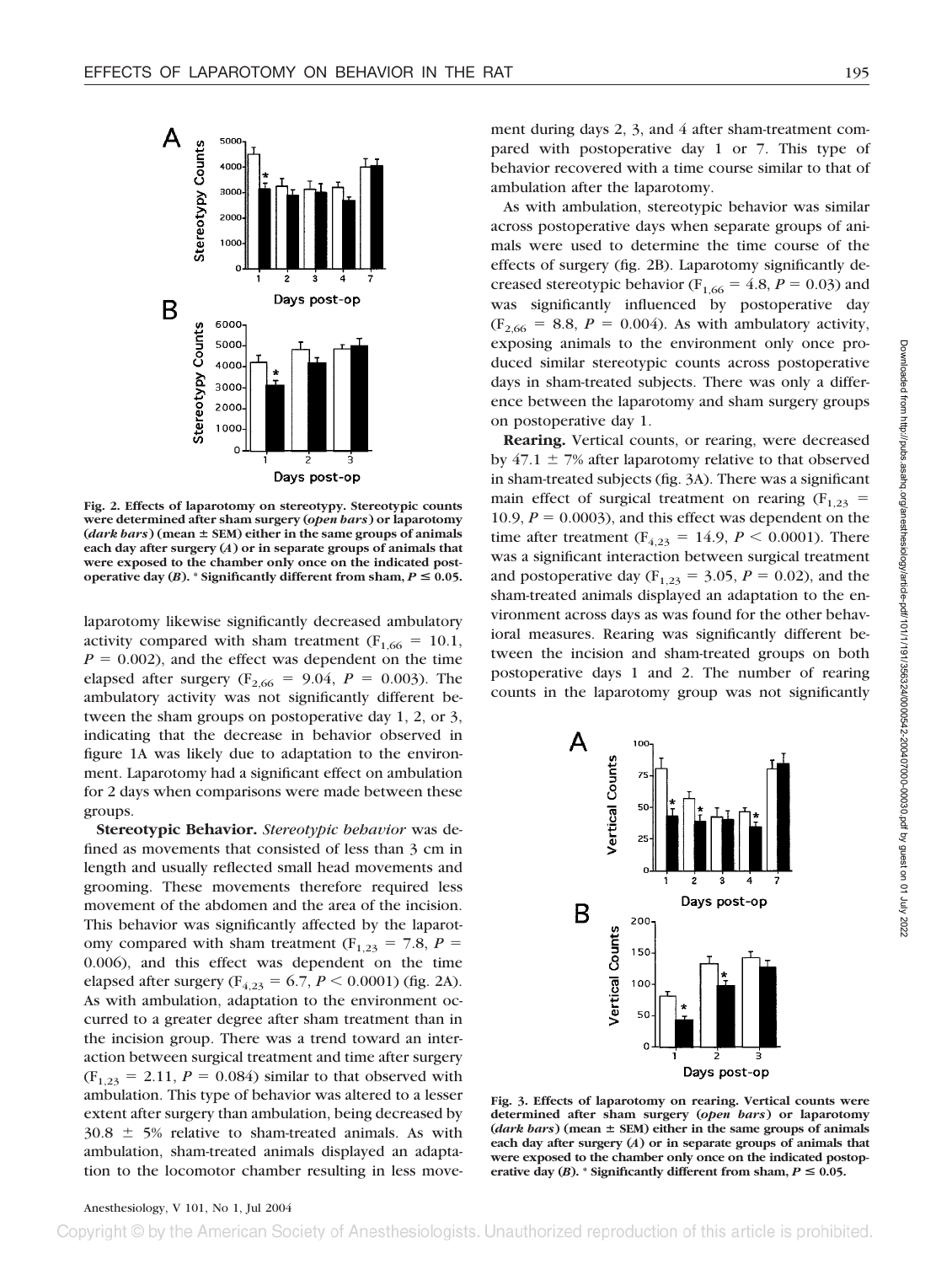

**Fig. 4. Effects of laparotomy on conditioned operant responding. The number of sucrose pellets earned (***A***) was determined after sham surgery (***open bar and circles***) or laparotomy (***dark bar and circles***) (mean SEM). Data are also presented indicating the amount of time required for these animals to earn the pellets (***B***). BSL** - **baseline data that was obtained by averaging the data from the five sessions immediately before surgery. \* Significantly different from baseline,** *P* < **0.05. # Significantly** different from sham,  $P \leq 0.05$ .

different from days 1, 2, 3, and 4 but was significantly increased on day 7.

The effect of laparotomy on rearing behavior was similar to the effect on ambulation when separate groups of animals were used to determine the time course (fig. 3B). Laparotomy decreased rearing compared with sham surgery ( $F_{1,66} = 15.8$ ,  $P = 0.0002$ ), and this effect was dependent on the postoperative day ( $F_{2,66}$  = 32.7, *P* < 0.0001). Unlike the other two measures of exploratory behavior, however, rearing was significantly different between animals that were exposed to the chamber only on postoperative days 2 and 3 relative to day 1 in shamtreated subjects. This may be due to an anesthetic effect on postoperative day 1 that has subsided by postoperative day 2 and thereafter. The time course of laparotomy on rearing was similar regardless of whether the data were obtained in the same group of animals across postoperative days or in separate groups of animals.

## *Effects of Laparotomy on Operant Conditioned Responding*

The baseline data did not differ between the two groups of animals used for laparotomy  $(n = 7)$  or sham surgery ( $n = 6$ ) for the mean number of pellets earned  $(F<sub>1,11</sub> = 1.25, P = 0.29)$  (199  $\pm$  0.7 and 195  $\pm$  5 for the incision and sham groups, respectively) (fig. 4A). The time required to earn the last pellet before surgery was likewise not significantly different between these groups  $(F_{1,11} = 1.25, P = 0.29)$  (fig. 4B). There was a significant main effect of surgery on both the number of pellets earned ( $F_{1,194} = 21.2, P \le 0.0001$ ) and the time required

to earn the last pellet ( $F_{1,194} = 55.1, P \le 0.0001$ ). There was a significant main effect of postoperative day on number of pellets earned ( $F_{14,194} = 9.58$ ,  $P < 0.0001$ ) and the time required ( $F_{14,194} = 3.25$ ,  $P = 0.001$ ) as well. There was a significant interaction between surgical treatment and postoperative day for the number of pellets earned ( $F_{14,194} = 3.09$ ,  $P = 0.0003$ ). Sham treatment affected both the number of pellets delivered and the time required to earn these pellets on postoperative day 1 relative to baseline values for both measures. The effect of laparotomy persisted for up to 3 days on number of pellets earned and up to 4 days on the time required to earn the pellets relative to baseline values in this group. There were significant, although intermittent differences between the laparotomy and sham-treated groups in the time required to earn the total pellets delivered for up to 15 days after the surgical procedure.

The temporal pattern for the delivery of the sucrose pellets was significantly different for these two groups as well. Figure 5 depicts the frequency distribution of IRIs of 20 s or less before or after surgery for both sham and operated groups. IRIs of 20 s or less comprise the majority of the IRIs in both groups of animals before surgery, with a large percentage of IRIs being between 3 and 7 s. The probability of observing a given IRI is dependent on the IRI ( $F_{19,600} = 33.12, P \le 0.0001$ ), and the probability of observing IRIs of 2–9 s was significantly greater than the probability of observing an IRI of 1 s ( $P \le 0.05$ ). Sham surgery moderately reduced the number of IRIs of 2 or 3 s but had no effect on the frequency of other IRIs in this range, and there was no significant interaction between postoperative days and IRI frequency ( $F_{95,600} = 0.9$ ,  $P = 0.73$ ). Laparotomy, however, had a dramatic effect on the frequency distribution of IRIs of less than 10 s, reducing the occurrence of IRIs between 2 and 9 s. As with the sham group, the frequency of the occurrence of individual IRIs was dependent on IRI value ( $F_{19, 6,000} = 30, P \le 0.0001$ ). There was a significant interaction between postoperative day and IRI value ( $F_{95,600} = 3.5$ ,  $P < 0.0001$ ). The time course of the effect was dependent on the IRI, with IRIs of 3, 4, or 5 s being affected for the longest period of time (3–4 days). Therefore, surgery significantly reduces the delivery of sucrose pellets with IRIs of 3–5 s for up to 4 days after laparotomy.

The occurrence of IRIs of greater than 20 s was a relatively rare event in both groups of animals before surgery, comprising approximately 5% of the total number of IRIs (fig. 6, top). The probability of observing IRIs of greater than 20 s was significantly higher than that of observing IRIs greater than 50 or 100 s ( $F_{2,72} = 23.9$ ,  $P \leq 0.0001$ ). There was a significant main effect of sham treatment across days on occurrence of IRIs greater than 20, 50, or 100 s ( $F_{5,72} = 2.47$ ,  $P = 0.04$ ), with the only effect occurring with IRIs greater than 20 s on postoperative day 1 ( $P \le 0.05$ ). Sham treatment approximately

Anesthesiology, V 101, No 1, Jul 2004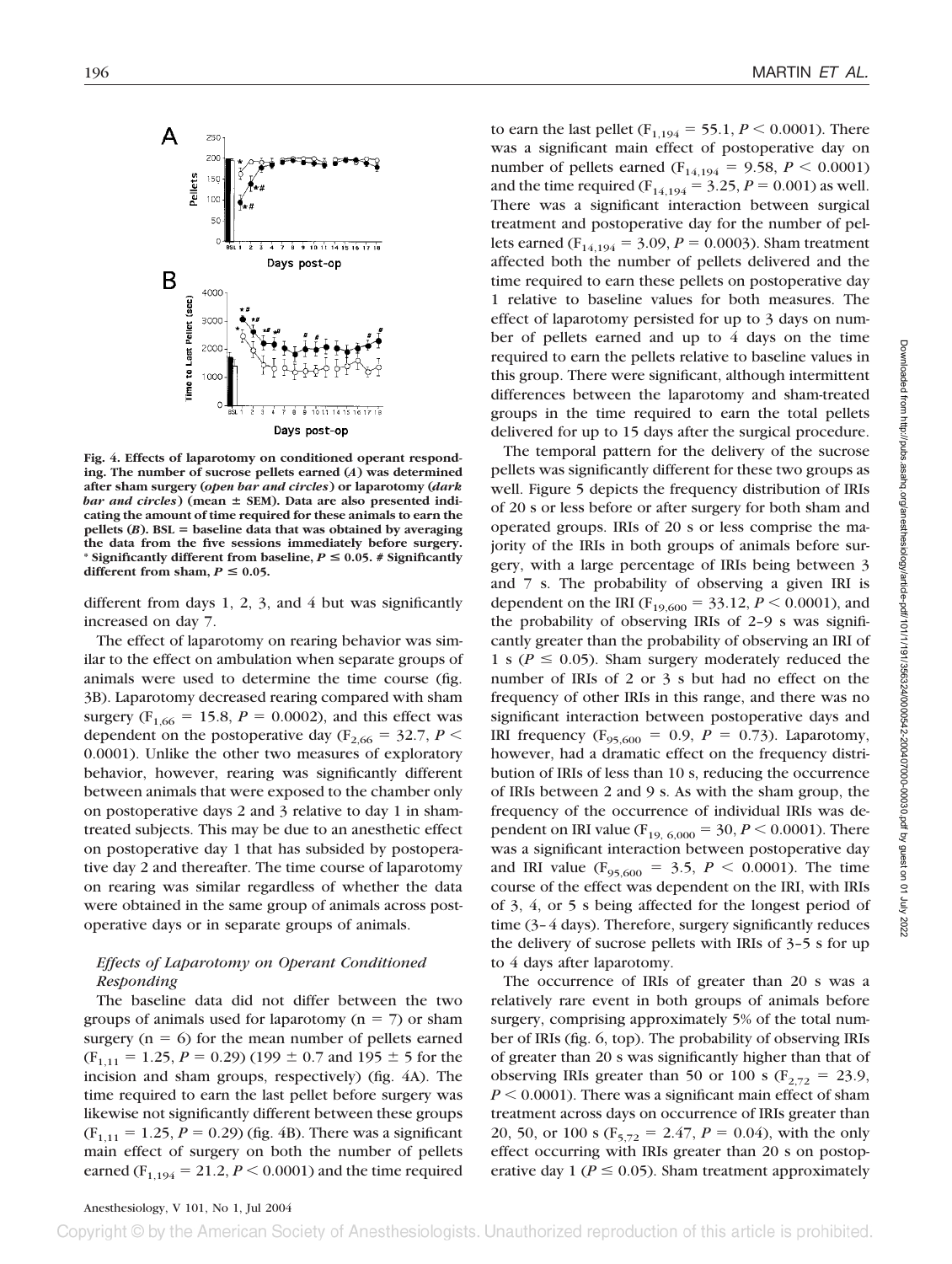**Fig. 5. Effect of laparotomy on frequency distribution for interreinforcement intervals less than 20 s for sucrose-maintained responding. The frequency of the occurrence of interreinforcement intervals from 1 to 20 s are shown for sham (***left***) or incision (***right***) groups on postoperative days 1, 2, 3, 4, or 7. Baseline data are shown in the graphs for each postoperative day for comparison but are the same data as defined in the Materials and Methods (mean SEM for the 5 days immediately before surgery). \* Significantly differ**ent from baseline,  $P \leq 0.05$ . # Significantly different from sham,  $P \leq 0.05$ .



doubled the occurrence of IRIs of greater than 20 s at the 24-h postoperative time point. There was a significant main effect of postoperative day after laparotomy on frequency of IRIs greater than 20, 50, or 100 s ( $F_{5,80}$  = 9.23,  $P \le 0.0001$ ) and a significant interaction between the probability and postoperative day in this group  $(F_{10,80} = 3.71, P = 0.0004)$ . Laparotomy increased the probability of the occurrence of IRIs of greater than 20 s by sixfold 24 h later and by threefold after 48 h. The probability of observing IRIs of greater than 50 or 100 s is low in both groups of animals before surgery, occurring on average approximately 1% or 0.5% of the time, respectively (fig. 6, middle and bottom). Sham surgery did not significantly affect the occurrence of IRIs in this range; however, laparotomy increased the probability of observing IRIs of greater than 50 s by sevenfold and of

greater than 100 s by ninefold for 2–3 days after surgery (fig. 6).

## *Effects of Morphine and Ketorolac on Locomotor Activity after Surgery*

**Ambulatory Activity.** Both morphine and ketorolac produced significant effects on ambulation after laparotomy ( $F_{19,207} = 5.43$ ,  $P \le 0.0001$ ), with there being a significant main effect of surgical treatment ( $F_{1,207} = 7.1$ ,  $P = 0.009$ ) and a significant three-way interaction between surgical treatment, morphine dose, and ketorolac administration (F<sub>19,207</sub>) = 2.7, *P* = 0.04). For the sham treatment group, there was no significant effect of morphine (F<sub>3,930</sub> = 0.22, *P* = 0.63) or ketorolac (F<sub>1,93</sub> = 0.24,  $P = 0.63$ ) and no morphine–ketorolac interaction  $(F_{1,93} = 0.01, P = 0.92)$ . However, for the incision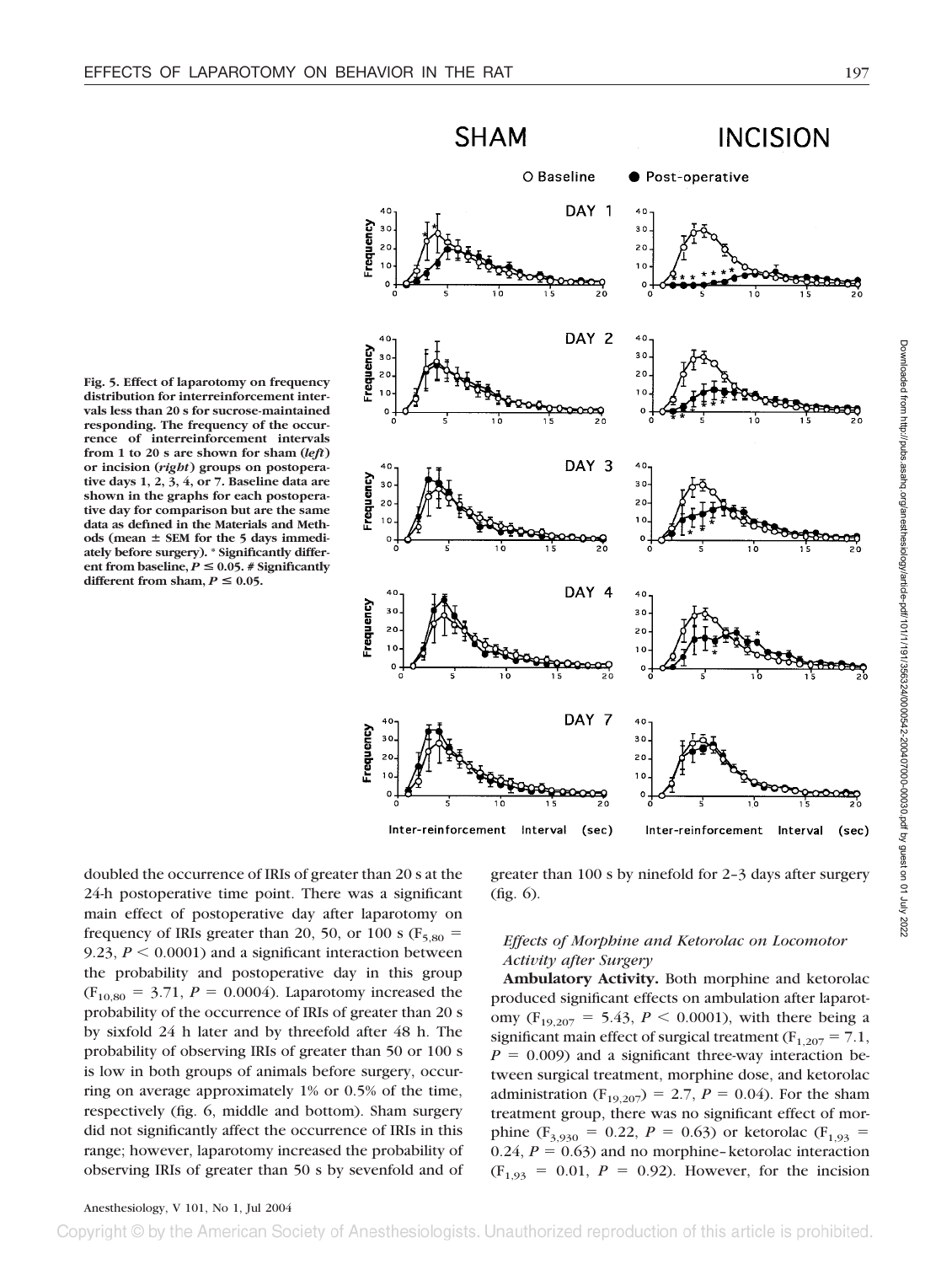

**Fig. 6. Effect of laparotomy on frequency of interreinforcement intervals (IRIs) greater than 20, 50, or 100 s for sucrose-maintained responding. The percentage of IRIs exceeding 20, 50, or 100 s of the total number of IRIs throughout the session is** shown after sham surgery or abdominal incision. BSL = base**line data that were obtained by averaging the data from the five sessions immediately before surgery. \* Significantly different** from baseline,  $P \leq 0.05$ . # Significantly different from sham,  $P \le 0.05$ .

group, there were significant main effects of morphine  $(F_{3,113} = 35.1, P \le 0.0001)$  and ketorolac  $(F_{1,113} = 14.1,$  $P = 0.0003$ ) and a significant interaction between morphine dose and ketorolac administration ( $F_{1,113} = 4.6$ ,  $P = 0.03$ ). *Post hoc* analyses demonstrated a significant increase in ambulation after administration of 1 or 3 mg/kg morphine alone and for 0.3 and 1 mg/kg morphine in the presence of 5 mg/kg ketorolac (fig. 7).

**Stereotypic Activity.** The effect of morphine and ketorolac administration after laparotomy was similar on stereotypic behavior. There was a significant main effect of surgical treatment on stereotypy ( $F_{1,207} = 4.6$ ,  $P =$ 0.03) and a significant three-way interaction between





**Fig. 8. Reversal of effects of abdominal surgery on stereotypic behavior by morphine and ketorolac. The stereotypy counts are shown 24 h after sham (sham) or abdominal (incision) surgery after injection of saline or the given doses of morphine in the absence (***open circles***) or presence (***filled circles***) of 5 mg/kg ketorolac. The bar labeled** *Ketorolac* **represents data after abdominal surgery from animals given ketorolac (5 mg/kg) alone. \* Significantly different from animals given saline after sham** surgery,  $P \leq 0.05$ .

surgical treatment, morphine administration, and ketorolac administration ( $F_{19,207} = 3.8$ ,  $P = 0.01$ ). As with ambulation, there was no significant main effect in shamtreated animals of morphine ( $F_{3,93} = 1.9$ ,  $P = 0.13$ ) or ketorolac ( $F_{1,93} = 0.22$ ,  $P = 0.64$ ) and no morphine– ketorolac interaction ( $F_{1,93} = 2.7$ ,  $P = 0.1$ ). After laparotomy, both morphine ( $F_{3,113} = 26.4, P \le 0.0001$ ) and ketorolac ( $F_{1,113} = 8.0, P = 0.006$ ) produced significant effects, but there was no significant morphine–ketorolac interaction ( $F_{1,113} = 3.1$ ,  $P = 0.08$ ). *Post hoc* comparisons demonstrated a significant increase in stereotypic behavior by all doses of morphine 0.3 mg/kg or greater, and this effect was not increased significantly by coadministration of 5 mg/kg ketorolac (fig. 8).

**Rearing.** The effects of morphine and ketorolac on rearing were similar to the effects on the other two parameters of exploratory activity after laparotomy (fig. 9). There was a significant main effect of surgical treatment ( $F_{1,207} = 9.4$ ,  $P = 0.003$ ) and a significant threeway interaction between surgical treatment, morphine dose, and ketorolac administration ( $F_{19,207}$  = 5.7, *P* < 0.0001). As with the other two measures of locomotion,



**Fig. 7. Reversal of effects of abdominal surgery on ambulatory behavior by morphine and ketorolac. The ambulatory counts are shown 24 h after sham (sham) or abdominal (incision) surgery after injection of saline or the given doses of morphine in the absence (***open circles***) or presence (***filled circles***) of 5 mg/kg ketorolac. The bar labeled** *Ketorolac* **represents data after abdominal surgery from animals given ketorolac (5 mg/ kg) alone. \* Significantly different from animals given saline** after sham surgery,  $P \leq 0.05$ .

**Fig. 9. Reversal of effects of abdominal surgery on rearing behavior by morphine and ketorolac. The rearing counts are shown 24 h after sham (sham) or abdominal (incision) surgery after injection of saline or the given doses of morphine in the absence (***open circles***) or presence (***filled circles***) of 5 mg/kg ketorolac. The bar labeled** *Ketorolac* **represents data after abdominal surgery from animals given ketorolac (5 mg/kg) alone. \* Significantly different from animals given saline after sham**  $surgery, P \leq 0.05$ .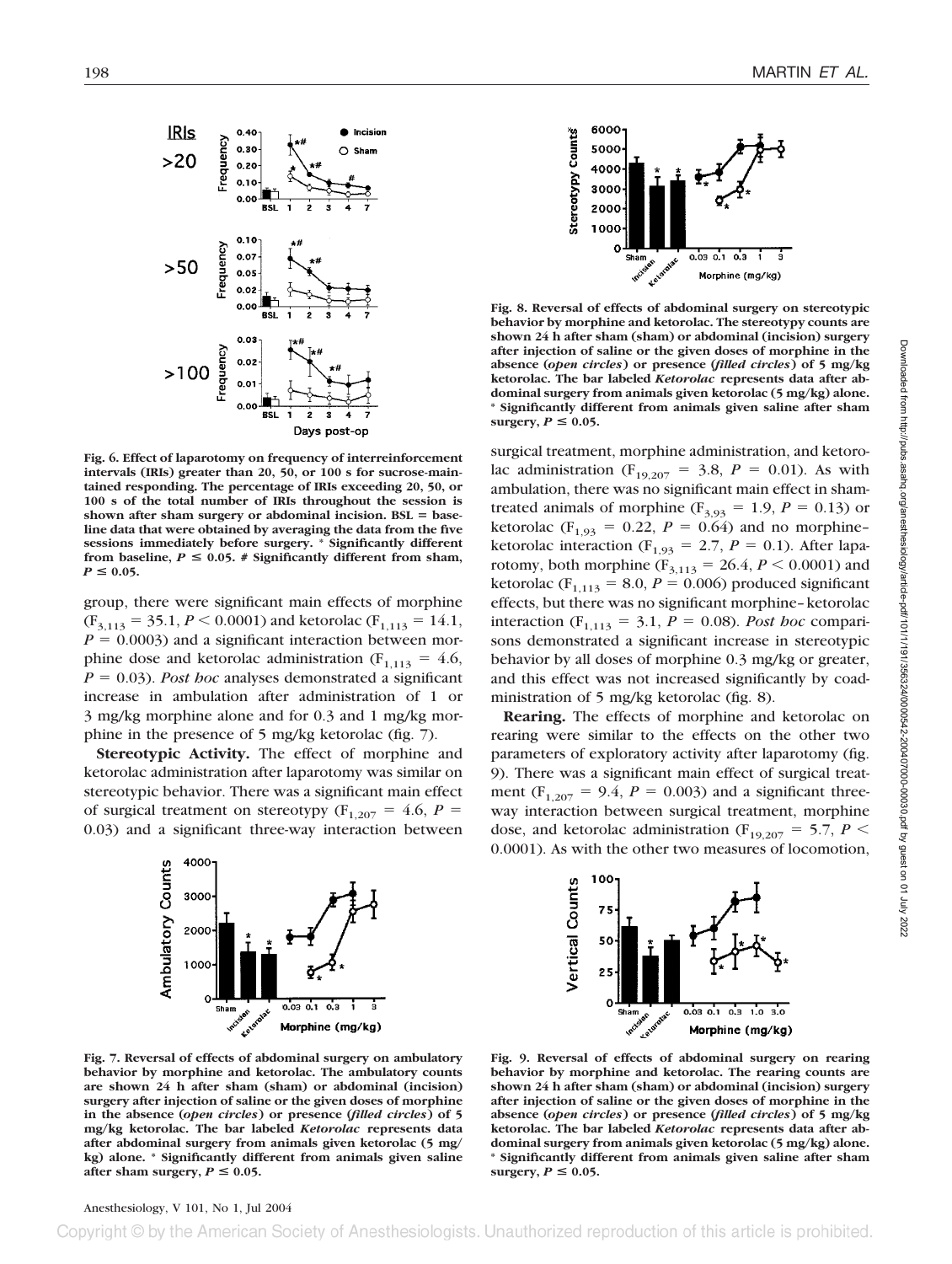

**Fig. 10. Reversal of the effects of abdominal surgery on sucrose reinforcement by morphine. The number of sucrose pellets earned (***A***) and time required to earn the final pellet (***B***) are shown 24 h after laparotomy in animals given saline or morphine (mean SEM). Baseline data (BSL) are indicated for each group by the** *vertical bars***, with the** *first bar* **representing the saline group, the** *second bar* **representing the group given the lowest dose of morphine, and so forth. \* Significantly different** from baseline values,  $P \leq 0.05$ .

neither morphine ( $F_{3,93} = 0.49$ ,  $P = 0.48$ ) nor ketorolac  $(F<sub>1.93</sub> = 2.9, P = 0.1)$  produced significant effects, and there was no morphine–ketorolac interaction ( $F_{1,93}$  = 1.5,  $P = 0.22$ ). After abdominal incision, morphine produced significant increases in rearing ( $F_{3,113} = 6.4$ ,  $P =$ 0.01), as did ketorolac ( $F_{1,113} = 21.7, P \le 0.001$ ). There was a significant interaction between morphine and ketorolac administration after laparotomy as well  $(F<sub>1,113</sub> =$ 11.4,  $P = 0.001$ ). *Post hoc* analyses demonstrated a significant increase in rearing by only the 1-mg/kg dose of morphine after laparotomy but an increase after all doses of morphine of 0.3 mg/kg or higher with coadministration of 5 mg/kg ketorolac.

## *Effects of Morphine and Ketorolac on Conditioned Operant Responding after Surgery*

Both morphine and ketorolac produced dose-related attenuation of the effects of abdominal surgery on sucrose-maintained responding in animals after laparotomy but not sham surgery. Morphine produced a significant, dose-related reversal on the number of sucrose pellets earned ( $F_{4.67} = 3.1, P = 0.02$ ), and there were a significant main effect of surgical treatment ( $F_{1,97} = 10.6, P =$ 0.002) and a significant interaction between treatment and morphine dose ( $F_{4.97} = 2.8$ ,  $P = 0.03$ ) (fig. 10). *Post hoc* comparisons demonstrated that there was no difference between animals receiving 0.3 mg/kg morphine 24 h after surgery from their presurgery baseline values. The effects of morphine on the time required to earn the last pellet of the session was also dose dependent ( $F_{4,97}$ )  $= 3.0$ ,  $P = 0.03$ ), with a significant main effect of surgical treatment ( $F_{1,97} = 23.8$ ,  $P < 0.0001$ ) and a significant interaction between surgical treatment and morphine dose ( $F_{4,97} = 2.7, P = 0.04$ ) (fig. 10). Only the dose of 0.3 mg/kg morphine attenuated the effects of laparotomy on the time required to earn the last sucrose pellet. Administration of morphine to sham-treated animals had no significant effect on the number of sucrose pellets earned ( $F_{4.97} = 0.27$ ,  $P = 0.89$ ), no significant dose-related effect on the time required to earn the last sucrose pellet ( $F_{4,97} = 2.0$ ,  $P = 0.11$ ), and no significant interaction between sham treatment and morphine dose for either measure  $[F_{4.97} = 0.14, P = 0.97$  and  $F_{4.97} =$  $0.4$ ,  $P = 0.81$  for pellets earned and time required, respectively]. For ketorolac, there was a significant main effect of dose on the number of sucrose pellets earned after laparotomy, with a significant interaction between ketorolac and surgical treatment ( $F_{3,55} = 3.9$ ,  $P < 0.002$ ) and similarly for time required ( $F_{3,55} = 9.7$ ,  $P \le 0.0001$ ) (fig. 11). Doses of both 1 and 5 mg/kg but not 0.1 mg/kg ketorolac produced a significant attenuation of the effects of laparotomy on both parameters of sucrose reinforcement. There were no significant effects of ketorolac in sham-treated subjects for either parameter ( $F_{3,51} = 0.04$ ,  $P = 0.99$  for pellets earned and  $F_{3,51} = 0.31$ ,  $P = 0.82$  for time required) of sucrose-maintained responding.

A combination of an ineffective dose of morphine (0.03 mg/kg) with and ineffective dose of ketorolac (0.1 mg/kg) produced a significant attenuation of the effects of abdominal surgery on sucrose reinforcement without affecting behavior in sham-treated subjects. The



**Fig. 11. Reversal of the effects of abdominal surgery on sucrose reinforcement by ketorolac. The number of sucrose pellets earned (***A***) and time required to earn the final pellet (***B***) are shown 24 h after laparotomy in animals given saline or ketorolac (mean SEM). Baseline data (BSL) are indicated for each group by the** *vertical bars***, with the** *first bar* **representing the saline group, the** *second bar* **representing the group given the lowest dose of morphine, and so forth. \* Significantly different** from baseline values,  $P \leq 0.05$ .

## Anesthesiology, V 101, No 1, Jul 2004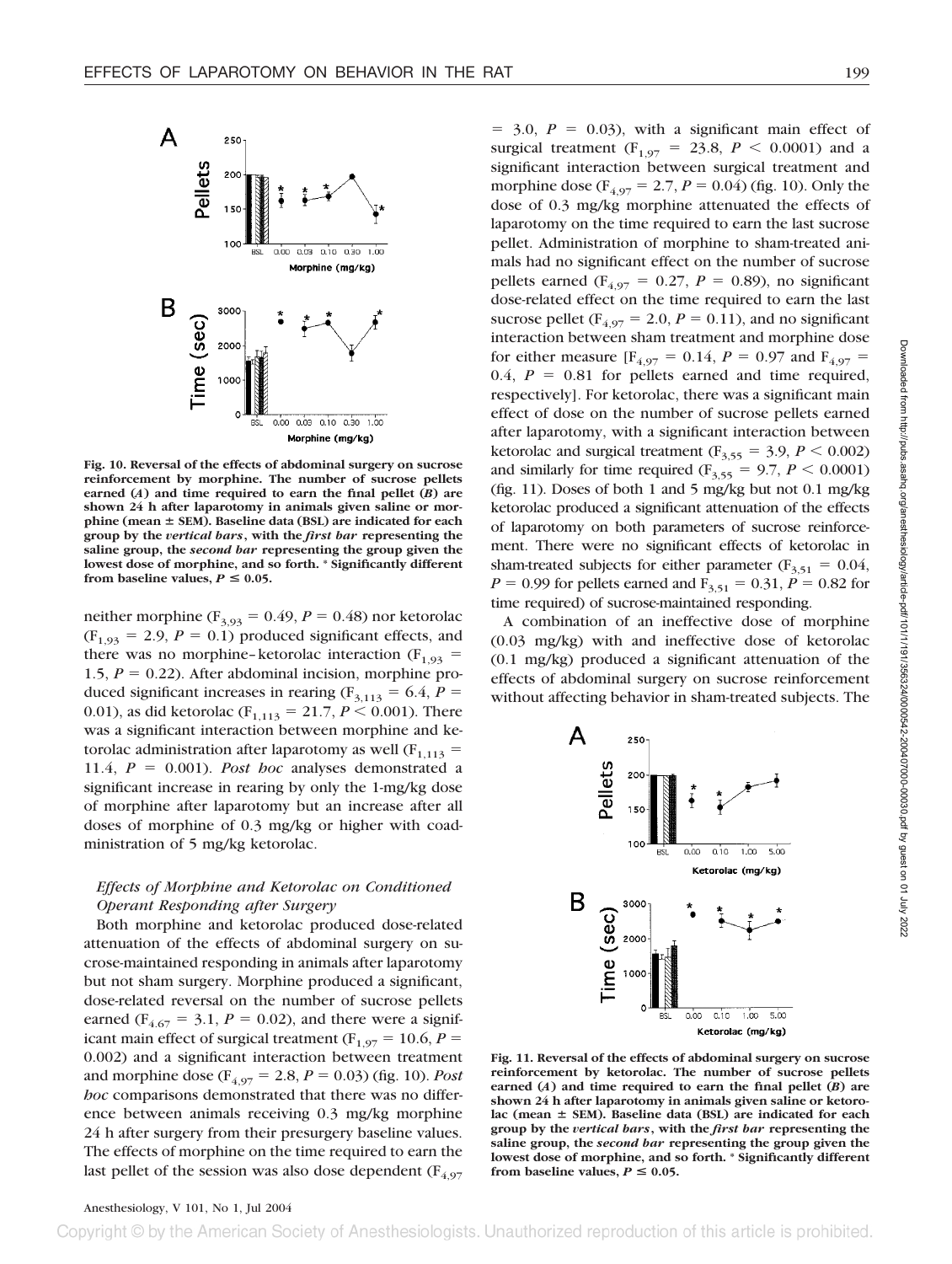

**Fig. 12. Interaction between morphine and ketorolac on the effects of abdominal surgery on sucrose reinforcement. The number of sucrose pellets earned (***A***) and time required to earn the final pellet (***B***) are shown 24 h after laparotomy in animals given saline, morphine, ketorolac, or a combination of both drugs (mean SEM). Baseline data (Bsl) are indicated for each group by the** *vertical bars***, with the** *first bar* **representing the saline group, the** *second bar* **representing the group given the lowest dose of morphine, and so forth. \* Significantly different** from baseline values,  $P \leq 0.05$ .

combination of morphine and ketorolac reversed the effects of surgery on number of pellets earned ( $F_{1,27}$  = 4.3,  $P = 0.049$ ) but not in the time required to earn the last pellet ( $F_{1,27} = 0.9$ ,  $P = 0.35$ ) (fig. 12). There were no significant effects of this drug combination in shamtreated animals ( $F_{1,25} = 2.2$ ,  $P = 0.15$  for pellets earned and  $F_{1,25} = 0.1$ ,  $P = 0.94$  for time required).

#### **Discussion**

The major findings of these studies are that an abdominal incision in the subcostal region selectively suppresses exploratory locomotor activity for 1–2 days while affecting operant responding for sucrose reinforcement substantially longer. The types of exploratory behavior were differentially affected, with ambulatory and rearing activity being the most sensitive to disruption by abdominal surgery, and small, confined movements such as grooming being less affected and affected for a shorter duration after surgery. Behavioral indices were also differentially affected by surgery in the sucrose pellet reinforcement paradigm. Although the total number of sucrose pellets earned returned to baseline values within 3 days after laparotomy, the efficiency with which these animals were able to earn the pellets was significantly affected for much longer when compared with sham-treated subjects. The temporal pattern of responding and the frequency distribution of the occurrence of short IRIs suggests that these animals were incapable of or unwilling to engage in high rates of responding for long periods of time during this recovery

period and is consistent with the effects of this type of surgery in the clinic. These data indicate that it is important to discern different types of activity in assessing the behavioral effects of surgery on laboratory animals and that the paradigms presented may be useful in assessing both beneficial and harmful effects of analgesics in the postoperative state.

The pharmacologic effects of both morphine and ketorolac are consistent with analgesia in both the exploratory locomotor activity and operant conditioning paradigms. Morphine increased all three types of locomotion in a dose-related manner, returning the activity of animals after laparotomy to that of sham-treated animals given saline while having no dose–response effects in sham subjects. The enhancement of the actions of morphine by ketorolac is also consistent with the use of ketorolac in addition to morphine clinically. This enhancement was most pronounced for reversal of the effects of surgery on rearing behavior, and the administration of ketorolac greatly enhanced the dose–response profile and efficacy of morphine in reversing the effects of surgery on rearing. The pharmacologic profiles of morphine and ketorolac were somewhat different in the sucrose reinforcement paradigm. Morphine reversed the effects of surgery on operant responding only at a single dose but reversed the effects on both number of pellets and the efficiency of responding. Ketorolac was effective over a broader range of doses at increasing the number of sucrose pellets earned but did not reverse the effects of surgery on the time required to earn these pellets. As with the exploratory locomotion paradigm, combination of morphine and ketorolac produced a greater effect than either drug given alone at a single dose. The steep dose–response curve for morphine relative to ketorolac is likely due to two disparate effects, namely cognitive impairment and effects on postoperative ileus. The lack of effect of morphine after surgery at 1 mg/kg could not be due to sedative effects because this dose increases exploratory activity after surgery. More likely, it is due to cognitive impairment because this dose of morphine decreases operant behavior in normal subjects and decreased behavior slightly in sham-treated subjects in the current study.<sup>39-44</sup> Ketorolac has little if any effect on cognition even at high doses and produced no effects at any dose in sham subjects in this study. Morphine also decreases gastrointestinal motility, which is already compromised after abdominal surgery.<sup>37</sup> Administration of cyclooxygenase inhibitors has been found to partially restore gastrointestinal motility after laparotomy in rats.<sup>37</sup> The morphine and ketorolac data in the operant conditioning paradigm are therefore consistent with postoperative ileus having a major role in postoperative pain and diminution of early oral nutrition. These data support the notion that morphine, while providing analgesia and improving some symptoms of postoperative pain, also possesses dose-limiting side effects such as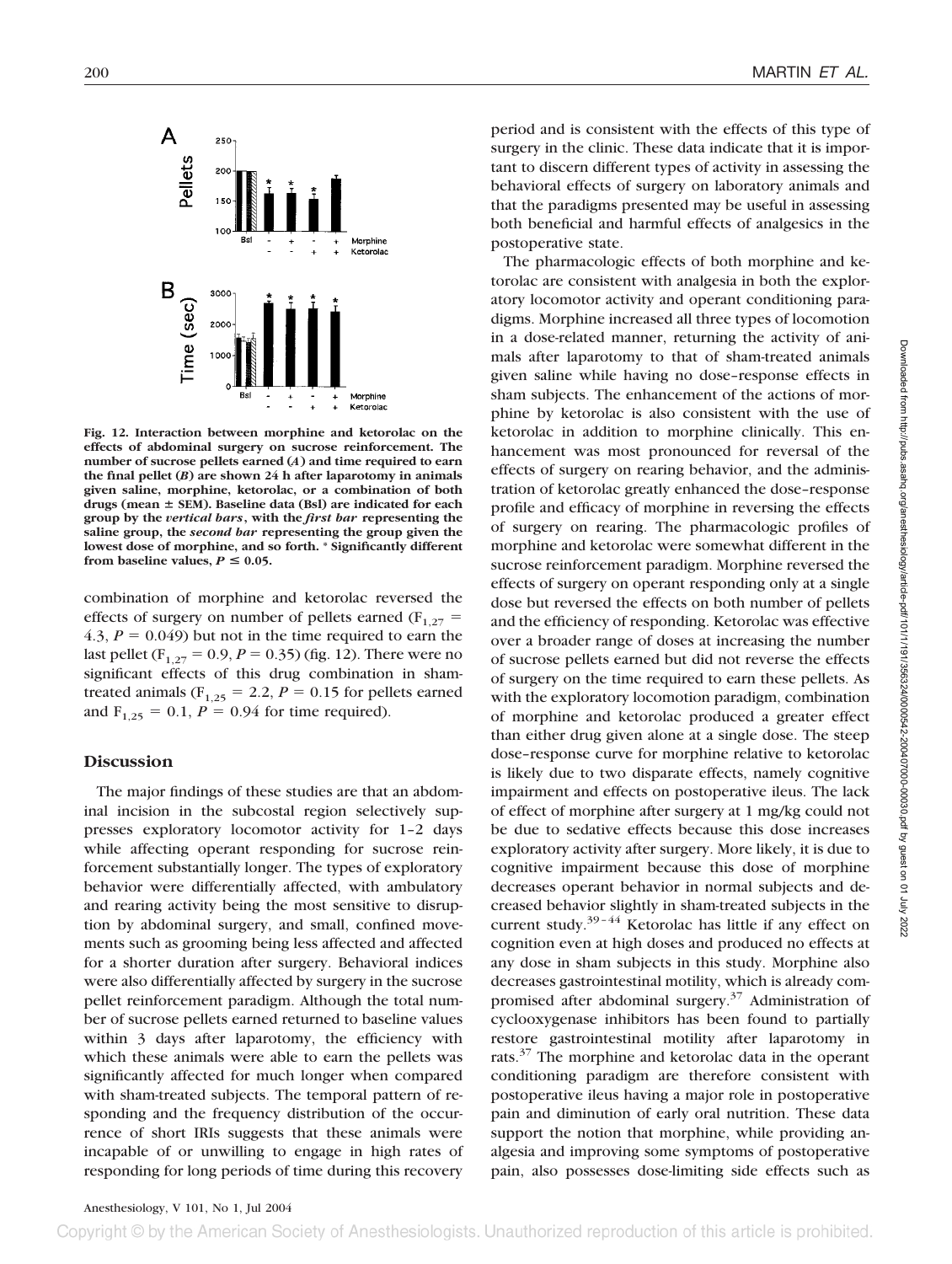cognitive impairment and postoperative gastrointestinal disturbances. The exact role of these two disparate pharmacologic effects of morphine in limiting positive behavioral outcome after abdominal surgery can be explored in the operant paradigm, as well as exploring pharmacologic candidates for adjuncts to improve opioid therapy after surgery.

Morphine has behavioral effects in normal animals that are relevant to these paradigms as well. Notably, morphine stimulates locomotor activity and disrupts operant responding in rats. $39-47$  A comprehensive review of the literature on both of these effects of morphine is well beyond the scope of this discussion; however, several important general findings are noteworthy. Increased locomotion has been studied after morphine administration to rats; however, these studies acclimated the animals to the test environment for periods of at least 1 h and sometimes used repeated exposures to decrease exploratory locomotion. $45-47$  Stimulation of activity by morphine is more robust when exploratory activity is diminished in this manner. Even under such conditions, the dose range of the stimulant effects of morphine is very narrow, generally in the 1- to 2-mg/kg range. $45-47$ Comparing data across time among groups that were repeatedly exposed to the locomotor chambers to those that were exposed only once after surgery demonstrated that studying locomotion without previous acclimation to the chamber is better for assessment of deficits after surgery. This procedure also likely reduces the psychomotor stimulation in sham subjects that would confound the current data, at least at the 1-mg/kg dose of morphine. The data for ketorolac, which is not a psychomotor stimulant under any conditions, as well as the potentiation of the actions of morphine by ketorolac lend confidence that this paradigm can be used to assess analgesia in a postoperative state.

The literature regarding disruption of operant responding by opioids is equally vast. Morphine and related opioids consistently disrupt operant responding for a variety of reinforcers, including food pellets and sucrose.<sup>39–44</sup> The effective dose range for morphine is typically higher than that used in the current study, although these effects are dependent on the operant requirements for reinforcement, and disruption was found in sham-treated animals at the highest dose tested (1 mg/kg). Disruption of operant responding by ketorolac has not been documented, and no such effect was found in the current study. The positive behavioral effects of ketorolac and the interaction between ketorolac and morphine after abdominal surgery again suggest that this paradigm is an effective assessment of postoperative analgesia. The strength of this procedure is that intact cognition is required for a positive effect, and therefore, the negative, unwanted effects of drugs such as opioids can be assessed unlike other more simple, reflexive types of behaviors.

The motivation of the animal to engage in a particular type of behavior may have a significant role in the effect of surgery on that behavior, as well influence the potency and efficacy of analgesics in reversing the behavioral effects of surgery. In the exploratory locomotor activity paradigm, this was seen across experimental sessions in the same animal. As the animal becomes more familiar with the locomotor chamber, the motivation to explore the chamber decreases, and it became difficult to detect differences between sham and laparotomy groups with such low rates of behavior. Using separate groups of animals in which the animals at each time point after surgery were exposed to the locomotor chamber only once, the rate of behavior for ambulation and stereotypy in sham groups was more consistent and gives more confidence that the surgery influenced these two types of behavior differently across the postoperative recovery period. The increases in rearing activity on days 2 and 3 relative to day 1 in the separate sham groups suggests that the anesthetic had some residual effect up to 24 h after administration, consistent with the disruptive effects that were found in the operant-conditioning paradigm. The data from both paradigms taken together suggest that laparotomy affects relatively low rates of behavior for 1–2 days, but higher rates of behavior for much longer.

One of the interesting features of this model is that analgesia will be associated with increased rates of behavior. Two of the major unwanted effects of a variety of analgesics, including opiates, are sedation and cognitive impairment. For these reasons, behavioral measures that measure latency to reflexive responses, such as tail or paw movements in rodents, can be confounded by sedative effects or cognitive impairment. Such effects would worsen the behavioral outcome after laparotomy in the current paradigms, as was found with both rearing behavior and operant reinforcement after administration of morphine. The current paradigm is also the first example of a procedure that can measure effects of analgesics on cognition in a postoperative pain setting. A study by Cain *et al.*<sup>48</sup> (1997) used performance on a more complicated operant task to assess behavioral deficits after adjuvantinduced arthritis. These investigators found that morphine treatment improved conditionally reinforced operant behavior only in arthritic animals but consistently impaired performance in normal animals. Such findings are similar to the current data in animals after laparotomy. As the pharmacology of the current model is explored, a cogent picture should emerge that can be related to what is known clinically and can be used to explore novel strategies for restoring functionality after abdominal surgery.

There are examples in the literature of laparotomy models in the rat that have been used to explore behavioral changes that occur after surgical intervention into the peritoneal cavity. A study by Roughan and Fleck-

## Anesthesiology, V 101, No 1, Jul 2004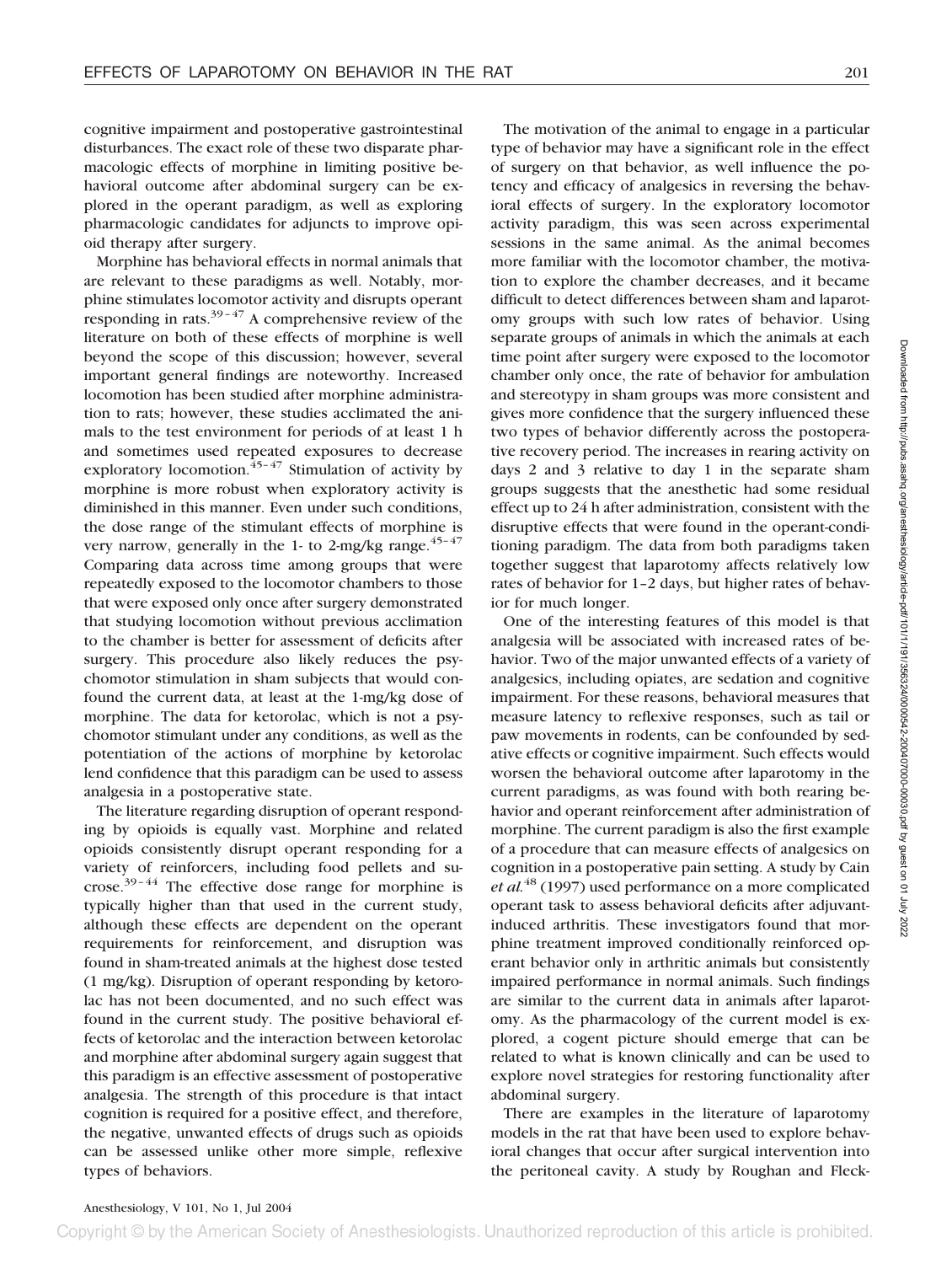nell<sup>32</sup> surveyed complex spontaneous behaviors elicited after a midline incision in rats. Using videotaped sessions in a home cage environment, these investigators categorized a number of normal and nocifensive behaviors, examining their frequency and duration. Unfortunately, the complexity of these behaviors resulted in less than robust measures, and numerous handling and control procedures produced a number of confounding effects, particularly after treatment with buprenorphine. In a second study, these investigators found that three specific behaviors of 150 classified behaviors were most reliable for predicting the analgesic efficacy of ketoprofen and carprofen.<sup>31</sup> These behaviors were abnormal posturing, writhing, and twitching while in an inactive state. The main effect of the antiinflammatory agents was to decrease the frequency of these behaviors, which were assessed within a 6-h time period after surgery. Although these measures may prove useful for assessing potential antiinflammatory drugs, measuring decreases in behavior in the presence of opioids could be confounded by sedation.

A series of studies has examined the effects of a similar type of incision on the ability of rats to mount an immune response to implanted tumor cells and on rearing behavior. Similar to the current results, midline laparotomy and manipulation of the small intestine decreased rearing activity in rats. $34$  These assessments were obtained in the first 4 h after the surgery. Morphine and fentanyl given systemically were both effective in increasing rearing activity after surgery; however, neither compound increased this behavior to a level similar of that in control subjects. $49$  Interestingly, both morphine and fentanyl decreased the retention of metastatic tumor cells in the lungs and increased natural killer cell activity in rats exposed to abdominal surgery, suggesting that relief of postoperative pain improves immune function.<sup>49</sup> These studies indicate the need to improve pain therapy after surgery, although they do not necessarily address cognitive impairment or motor performance after surgery. The current data extend these findings to include more complex behaviors and provide a longer time course for potentially examining analgesics with an extended duration of action.

In summary, the two paradigms presented here for examining behavioral effects of abdominal surgery are capable of discerning different types of effects with different recovery periods. These paradigms together should be able to differentiate between analgesia and sedative effects as well as provide some measure of both cognitive and motor impairment. The current model together with the other models reviewed above should provide a framework for studying the myriad of behavioral effects that result from surgical intervention as well as addressing relevant pharmacologic issues related to the treatment of postoperative pain.

## **References**

1. McGrath B, Chung F: Postoperative recovery and discharge. Anesthesiol Clin N Am 2003; 21:367–86

2. Dolin SJ, Cashman JN, Bland JM: Effectiveness of acute pain management: I. Evidence from published data. Br J Anaesthesiol 2002; 89:409–23

3. Kehlet H, Holte K: Effect of postoperative analgesia on surgical outcome. Br J Anesth 2001; 87:62a–72a

4. Jin F, Chung F: Mutimodal analgesia for postoperative pain control. J Clin Anesth 2001; 13:524–39

5. Davy TA, Sharp C, Lynch S: Perioperative pain control. Clin Podiatr Med Surg 2003; 20:257–67

6. Shang AB, Gan TJ: Optimising postoperative pain management in the ambulatory patient. Drugs 2003; 63:855–67

7. Wu CL, Caldwell MD: Effect of post-operative analgesia on patient morbidity. Best Pract Res Clin Anaesthesiol 2002; 16:549–63

8. Dahl V, Raeder JC: Non-opioid postoperative analgesia. Acta Anaesthesiol Scand 2000; 44:1191–203

9. Jain KK: Evaluation of intravenous parecoxib for the relief of acute postsurgical pain. Expert Opin Investig Drugs 2000; 9:2717–23

10. Philip BK, Reese PR, Burch SP: The economic impact of opioids on postoperative pain management. J Clin Anesth 2002; 14:354–64

11. Curatolo M, Sveticic G: Drug combinations in pain treatment: A review of the published evidence and a method for finding the optimal combination. Best Pract Res Clin Anaesthesiol 2002; 16:507–19

12. Jeske AH: Selecting new drugs for pain control: Evidence-based decisions or clinical impressions? J Am Dent Assoc 2002; 133:1052–6

13. Brennan TJ, Vandermeulen EP, Gebhart GF: Characterization of a rat model of incisional pain. Pain 1996; 64:493–501

14. Zahn PK, Pogatzki EM, Brennan TJ: Mechanisms for pain caused by incisions. Reg Anesth Pain Med 2002; 27:514a–6a

15. Stewart L, Martin WJ: Evaluation of postoperative analgesia in a rat model of incisional pain. Contemp Top Lab Animal Sci 2003; 42:28–34

16. Omote K, Yamamoto H, Nakayama Y, Namiki A: The effects of intrathecal administration of an antagonist for prostaglandin E receptor subtype EP(1) on mechanical and thermal hyperalgesia in a rat model of postoperative pain. Analg Anesth 2002; 95:1708–12

17. Kroin JS, Buvanendran A, McCarthy RJ, Hemmati H, Tuman KJ: Cyclooxygenase-2 inhibition potentiates morphine antinociception at the spinal level in a postoperative pain model. Reg Anesth Pain Med 2002; 27:451–5

18. Pogatzki EM, Vandermeulen EP, Brennan TJ: Effect of plantar local anesthetic injection on dorsal horn neuronal activity and pain behaviors caused by incision. Pain 2002; 97:151–61

19. Prado WA, Pontes RM: Presurgical ketoprofen, but not morphine, dipyrone, diclofenac or tenoxicam preempts post-incisional mechanical allodynia in rats. Braz J Med Biol Res 2002; 35:111–9

20. Vandermeulen EP, Brennan TJ: Alterations in ascending dorsal horn neurons by a surgical incision in the rat foot. ANESTHESIOLOGY 2000; 93:1294–302

21. Onttonen T, Pertovaara A: The mechanical antihyperalgesic effect of intrathecally administered MPV-2426, a novel  $\alpha_2$  -adrenoceptor agonist, in a rat model of postoperative pain. ANESTHESIOLOGY 2000; 92:1740–5

22. Field MJ, Oles RJ, Lewis AS, McCleary S, Hughes J, Singh L: Gabapentin (Neurontin) and  $S(+)$ -3-isobutylgaba represent a novel class of selective antihyperalgesic agents. Br J Pharmacol 1997; 121:1513–22

23. Gonzalez MI, Field MJ, Holloman EF, Hughes J, Oles RJ, Singh L: Evaluation of PD 154075, a tachykinin NK1 receptor antagonist, in a rat model of postoperative pain. Eur J Pharmacol 1998; 344:115–20

24. Yamamoto T, Sakashita Y: The role of the spinal opioid receptor like1 receptor, the NK-1 receptor and cyclooxygenase-2 in maintaining postoperative pain in the rat. Anesth Analg 1999; 89:1203–8

25. Duflo F, Conklin D, Li X, Eisenach JC: Spinal adrenergic and cholinergic receptor interactions activated by clonidine in postincisional pain. ANESTHESIOLOGY 2003; 98:1237–42

26. Zhu X, Conklin D, Eisenach JC: Cyclooxygenase-1 in the spinal cord plays an important role in postoperative pain. Pain 2003; 104:15–23

27. Yamamoto T, Sakashita Y, Nozaki-Taguchi N: Anti-allodynic effects of oral COX-2 selective inhibitor on postoperative pain in the rat. Can J Anesth 2000; 47:354–60

28. Pogatzki EM, Zahn PK, Brennan TJ: Effect of pretreatment with intrathecal excitatory amino acid receptor antagonists on the development of pain behavior caused by plantar incision. ANESTHESIOLOGY 2000; 93:489–96

29. Zahn PK, Umali E, Brennan TJ: Intrathecal non-NMDA excitatory amino acid receptor antagonists inhibit pain behaviors in a rat model of postoperative pain. Pain 1998; 74:213–23

30. Roughan JV, Flecknell PA: Evaluation of a short duration behaviour-based post-operative pain scoring system in rats. Eur J Pain 2003; 7:397–406

31. Roughan JV, Flecknell PA: Behavioural effects of laparotomy and analgesic effects of ketoprofen and carprofen in rats. Pain 2001; 90:65–74

32. Roughan JV, Flecknell PA: Effects of surgery and analgesic administration on spontaneous behaviour in singly housed rats. Res Vet Sci 2000; 69:283–8

33. Liles JH, Flecknell PA: A comparison of the effects of buprenorphine, carprofen and flunixin following laparotomy in rats. J Vet Pharmacol Ther 1994; 17:284–90